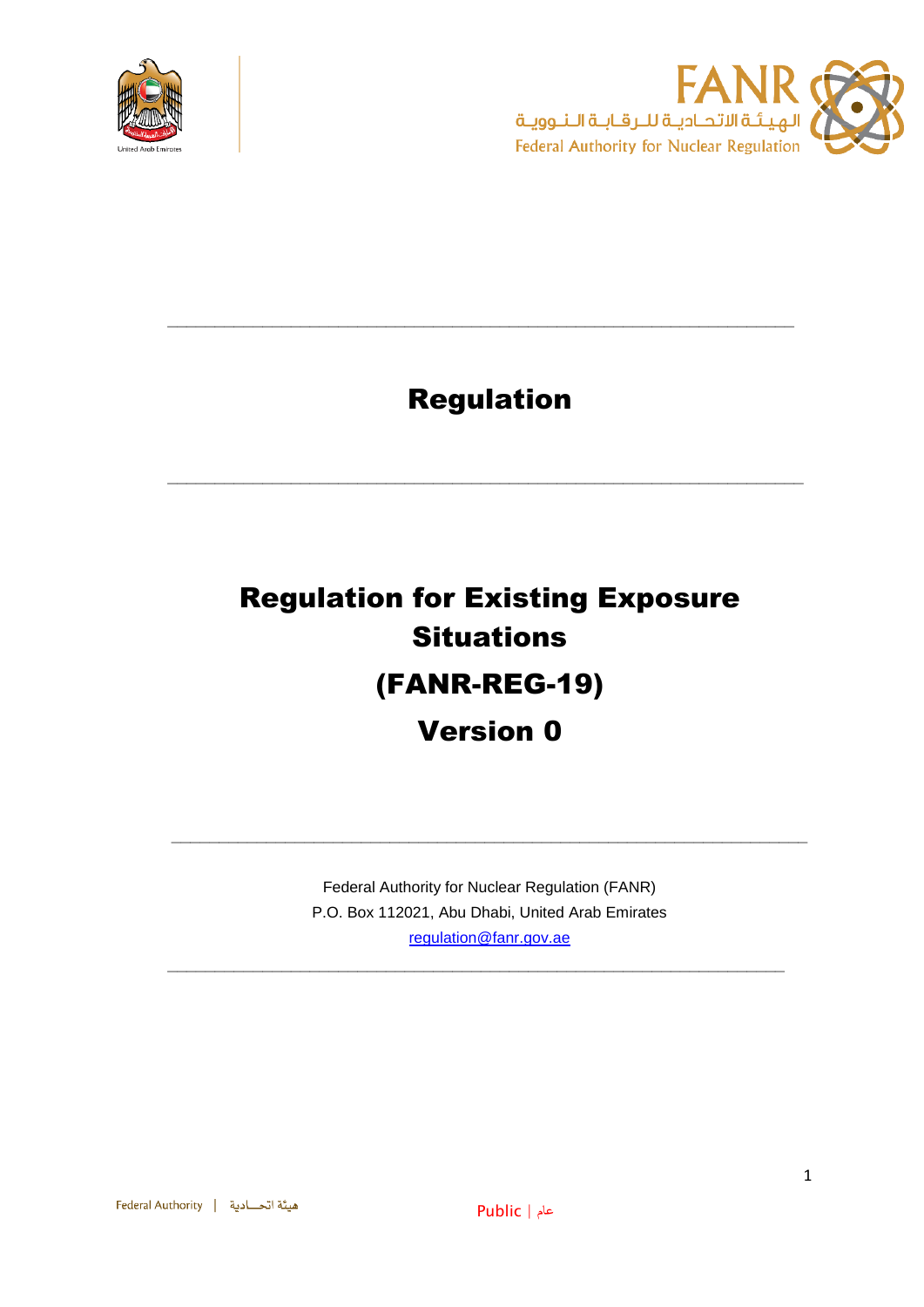



# **Contents**

| Exposure due to radon in workplaces, in dwellings and in other buildings with high occupancy                                                                                      |
|-----------------------------------------------------------------------------------------------------------------------------------------------------------------------------------|
|                                                                                                                                                                                   |
|                                                                                                                                                                                   |
|                                                                                                                                                                                   |
|                                                                                                                                                                                   |
| Exposure due to commodities, including food, feed and drinking water, that incorporate<br>radionuclides of natural origin or radionuclides arising from contamination by residual |
|                                                                                                                                                                                   |
|                                                                                                                                                                                   |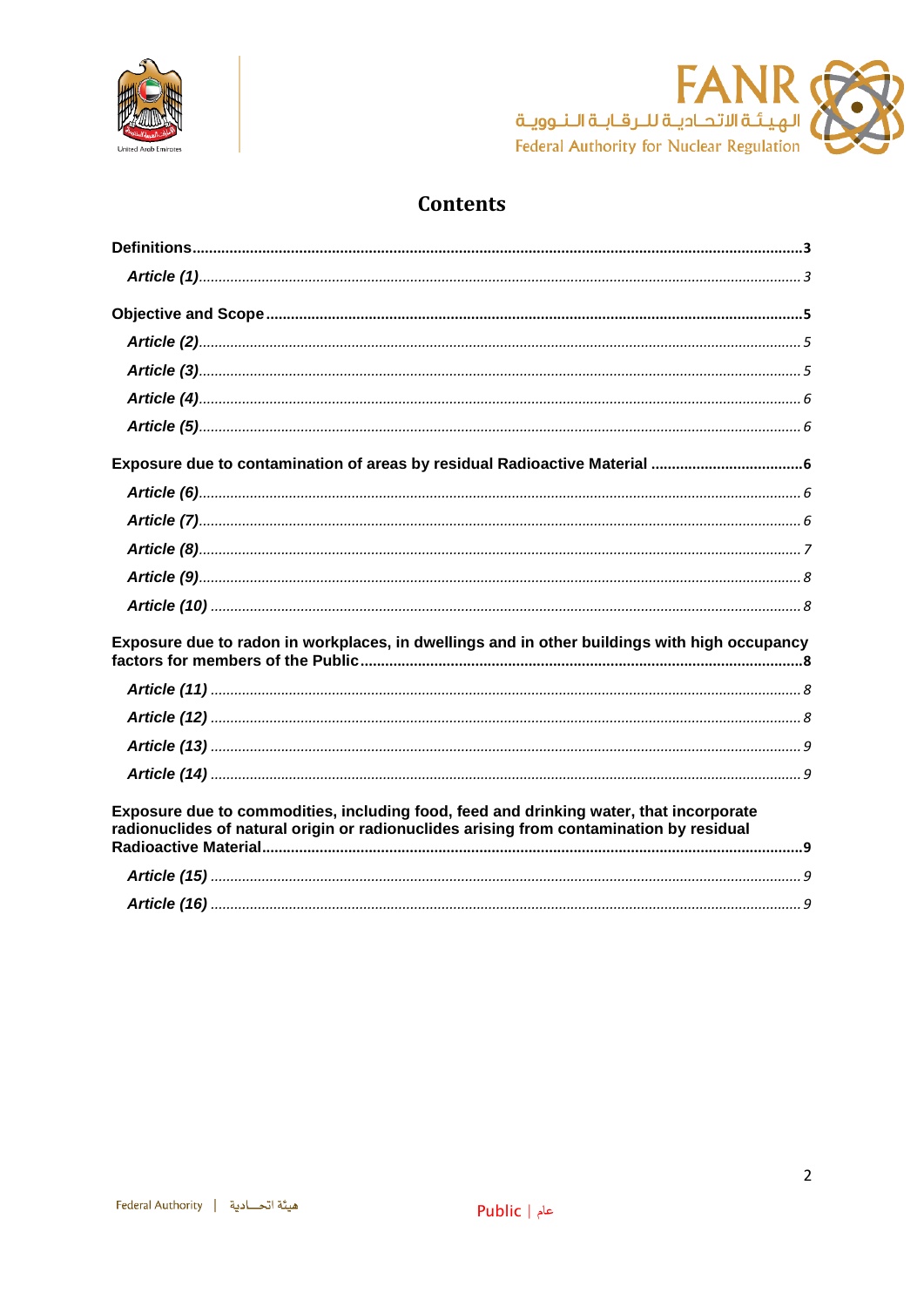



# **Definitions**

# **Article (1)**

<span id="page-2-1"></span><span id="page-2-0"></span>For the purposes of this regulation, the following terms have the meanings set forth below. Other capitalised terms used but not defined herein shall have the meaning ascribed to them in Article 1 of the Federal Law by Decree No. 6 of 2009 Concerning the Peaceful Uses of Nuclear Energy (the Law):

| <b>Absorbed Dose</b> | The fundamental dosimetric quantity D, defined as |
|----------------------|---------------------------------------------------|
|----------------------|---------------------------------------------------|

$$
D = \frac{d\bar{E}}{dm}
$$

Where  $dE$  is the mean energy imparted by ionizing radiation \_ to matter in a volume element and d*m* is the mass of matter in the volume element.

**Activity Concentration** The activity per unit mass of a material in which the radionuclides are essentially uniformly distributed.

**Effective Dose The quantity E** defined as a summation of the tissue Equivalent Doses, which is each multiplied by the appropriate tissue weighting factor where  $H_T$  is the Equivalent Dose in tissue  $T$  and  $W_T$  is the tissue weighting factor for tissue  $T$ .

$$
E=\sum_{T}w_{T}.H_{T}
$$

From the definition of Equivalent Dose, it follows that where  $w_R$ is the Radiation Weighting Factor for radiation R and  $D_{T,R}$  is the average Absorbed Dose in the organ or tissue.

$$
E = \sum_{T} w_T \sum_{R} w_R . D_{T,R}
$$

**Equivalent Dose** The quantity  $H_{T,R}$ , defined as where  $D_{T,R}$  is the Absorbed Dose delivered by radiation type R averaged over a tissue or organ  $T$  and  $W_R$  is the Radiation Weighting Factor for radiation type R:

$$
H_{T,R} = w_R.D_{T,R}
$$

When the radiation field is composed of different radiation types with different values of  $w_R$  the Equivalent Dose is:

$$
H_T = \sum_R w_R . D_{T,R}
$$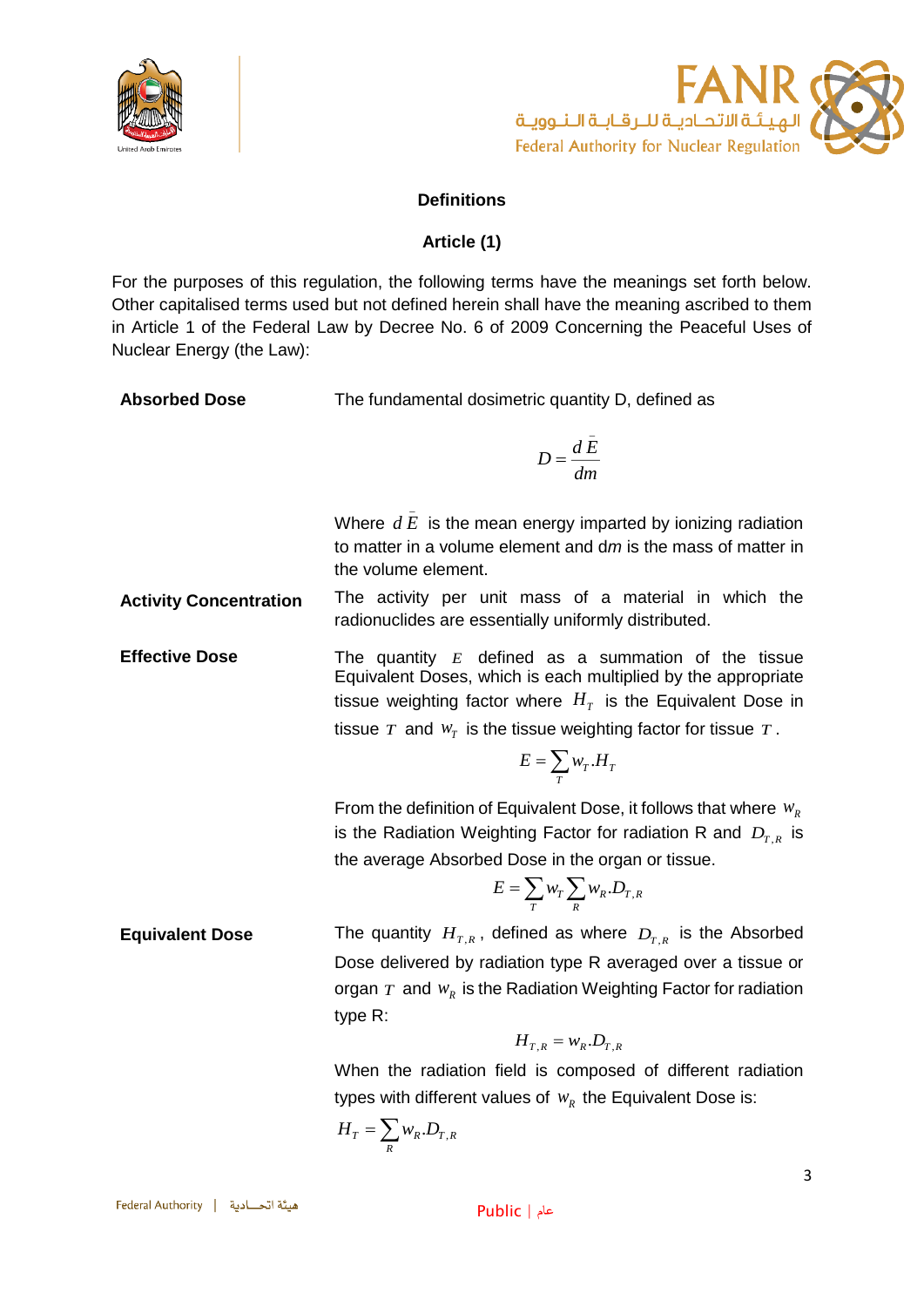

**FANR** ے کے کہا ہے ۔<br>الـهـيــئـة الاتحــادیــة لـلـرقـابــة الــنــوویــة<br>Federal Authority for Nuclear Regulation

| <b>Existing Exposure</b><br><b>Responsible Entity</b> | Person that is to undertake management of existing Exposure<br>situation based on the decision taken by the Authority and<br>relevant governmental entities.                                                                                                                                                                                                                                |
|-------------------------------------------------------|---------------------------------------------------------------------------------------------------------------------------------------------------------------------------------------------------------------------------------------------------------------------------------------------------------------------------------------------------------------------------------------------|
| <b>Exposure</b>                                       | The state or condition of being subject to irradiation.                                                                                                                                                                                                                                                                                                                                     |
| <b>Optimisation</b>                                   | The process of determining what level of Protection and Safety<br>makes Exposures, and the probability and magnitude of<br>potential Exposures, "as low as reasonably achievable<br>(ALARA), economic and social factors being taken into<br>account", as required by the International Commission on<br>Radiological Protection System of Radiological Protection.                         |
| <b>Protection and Safety</b>                          | The protection of people against Exposure to lonizing<br>Radiation or Radioactive Material and the Safety of Radiation<br>Sources, including the means for achieving this, and the means<br>for preventing Accidents and for mitigating the consequences<br>of Accidents should they occur.                                                                                                 |
| <b>Protective Action</b>                              | An action for the purposes of avoiding or reducing Doses that<br>might otherwise be received in an Emergency Exposure<br>situation or an existing Exposure situation.                                                                                                                                                                                                                       |
|                                                       |                                                                                                                                                                                                                                                                                                                                                                                             |
| <b>Radiation Weighting</b><br><b>Factor</b>           | The number by which the Absorbed Dose in a tissue is<br>multiplied to reflect the relative biological effectiveness of the<br>radiation in inducing stochastic effects at low Doses, the result<br>being the Equivalent Dose.                                                                                                                                                               |
|                                                       | The Radiation Weighting Factors published in "The 1990<br>Recommendations of the International Commission on<br>Radiological Protection (ICRP 60)" shall be applied until the<br>Authority determines that the revised Radiation Weighting<br>Factors published in "The 2007 Recommendations of the<br>International Commission on Radiological Protection (ICRP<br>103)" shall be applied. |
| <b>Reference Level</b>                                | A level of Dose, risk or Activity Concentration above which it is<br>not appropriate to plan to allow Exposures to occur and below<br>which Optimisation of Protection and Safety continues to be<br>implemented.                                                                                                                                                                           |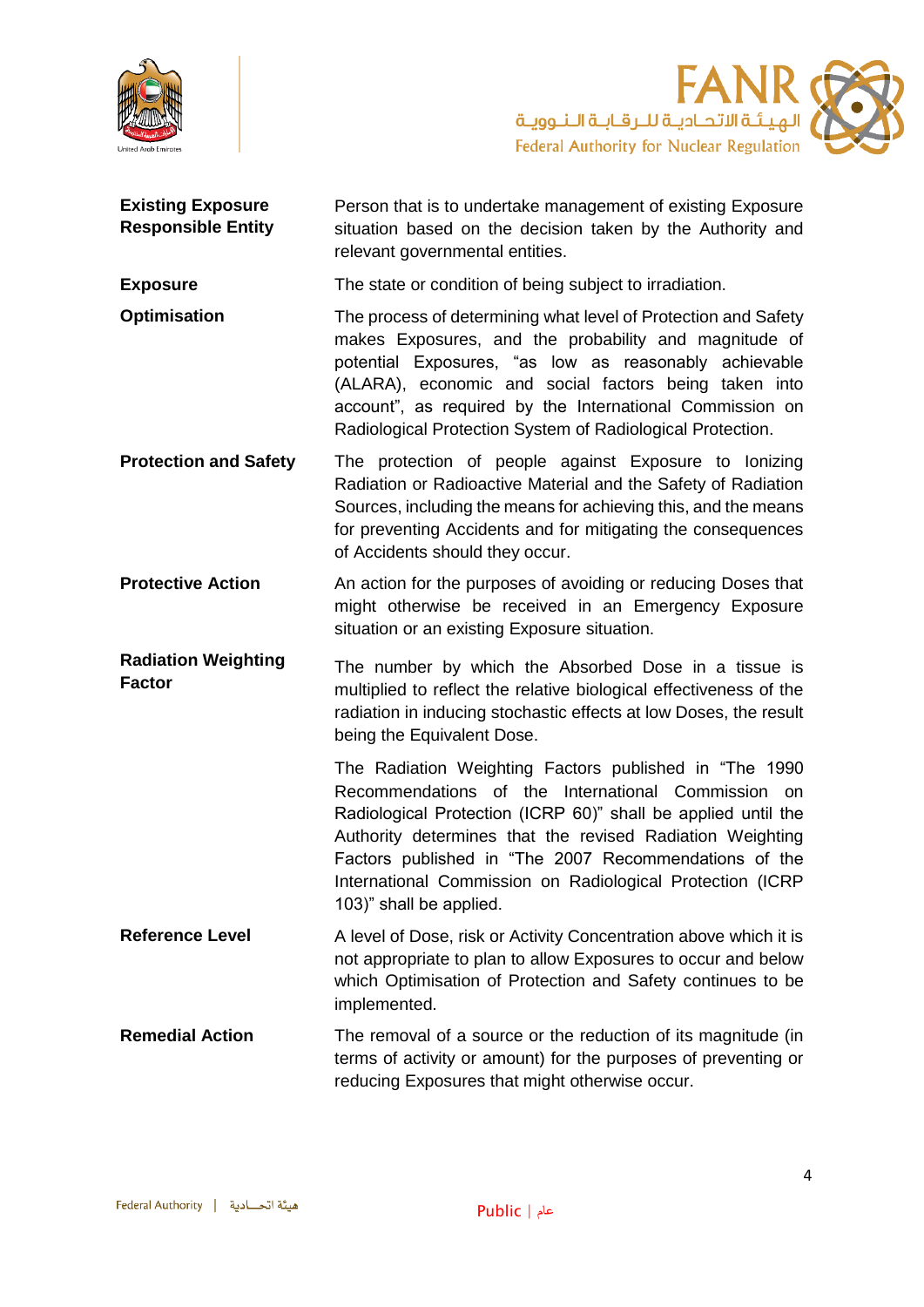



| <b>Remediation</b>           | Any measures that may be carried out to reduce the radiation<br>Exposure from existing contamination of land areas through<br>actions applied to the contamination itself (the source) or to the<br>Exposure Pathways to humans. |
|------------------------------|----------------------------------------------------------------------------------------------------------------------------------------------------------------------------------------------------------------------------------|
| <b>Representative Person</b> | An individual receiving a Dose that is representative of the<br>more highly exposed individuals in the population.                                                                                                               |
| <b>Safety Assessment</b>     | Assessment of all aspects of a practice that are relevant to<br>Protection and Safety; for an authorised Facility this includes<br>siting, Design and Operation of the Facility.                                                 |

#### **Objective and Scope**

#### **Article (2)**

<span id="page-4-1"></span><span id="page-4-0"></span>Requirements from this regulation shall apply to Exposures due to:

- (a) Contamination of areas by residual Radioactive Material arising from:
	- (i) past activities that were not subject to Regulatory Control or that were subject to Regulatory Control but not in accordance with the Authority's requirements;
	- (ii) A nuclear or radiation Emergency, after Exposure due to an Emergency situation has been declared ended.
- (b) Radon in workplaces, in dwellings and in other buildings with high occupancy factors for members of the public.
- (c) Commodities, including food, feed and drinking water, that incorporate radionuclides of natural origin or radionuclides arising from the circumstances set out in Article (2)(a) of this regulation.

#### **Article (3)**

<span id="page-4-2"></span>When an Exposure situation referred to in Article (2) of this regulation is identified, the Authority, in coordination with relevant governmental entities shall determine the Existing Exposure Responsible Entity that shall undertake the management of the Exposure situation. Where possible, the Existing Exposure Responsible Entity that manages the radiation risks for Facilities and Activities shall be the Licensee or any other responsible Person.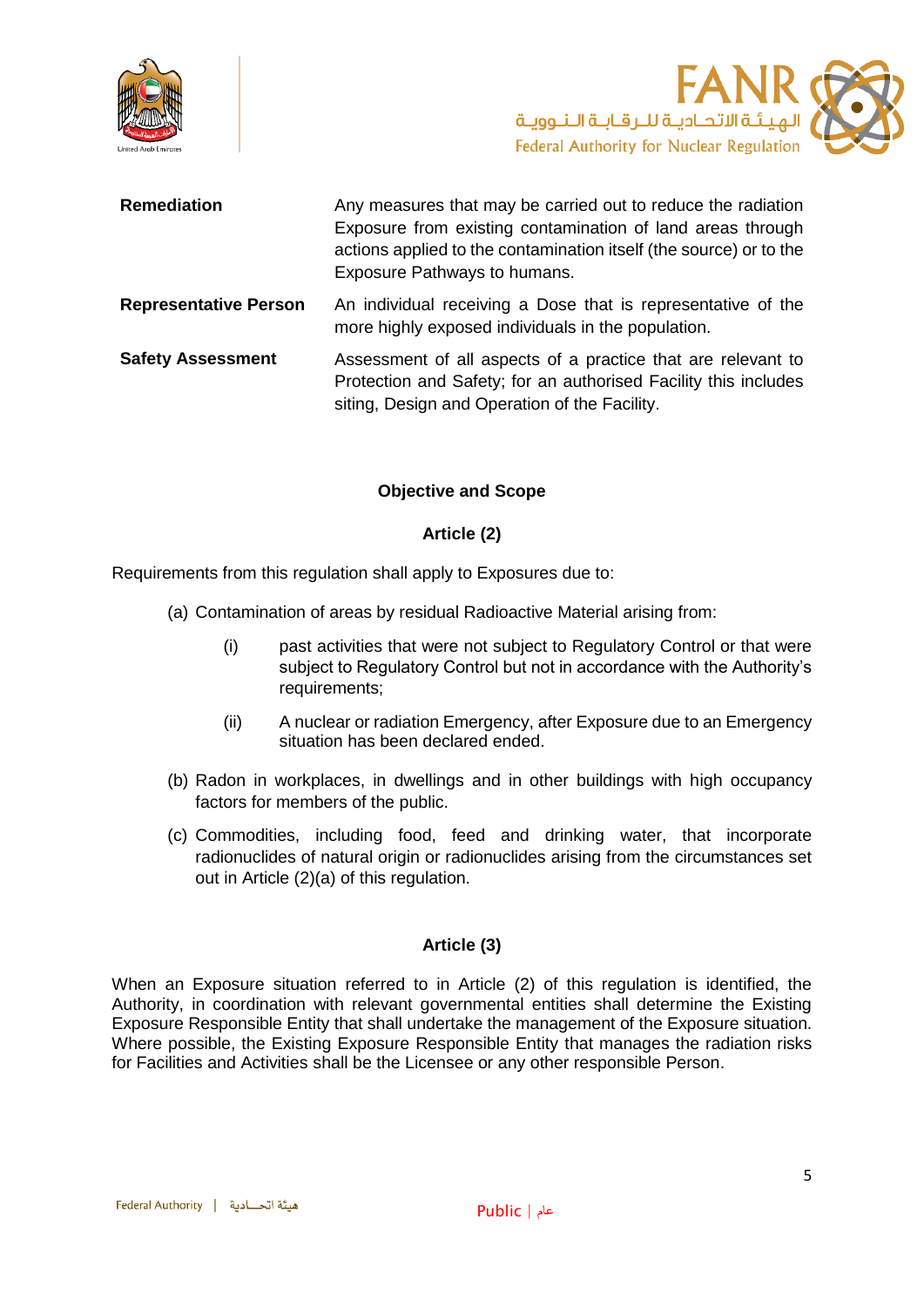



# **Article (4)**

<span id="page-5-0"></span>The Existing Exposure Responsible Entity determined in Article (3) of this regulation shall establish a protection strategy for the management of the identified Exposure situation. The protection strategy shall define the objective to be achieved taking into account the Reference Levels set out in this regulation.

# **Article (5)**

- <span id="page-5-1"></span>1. A protection strategy for the management of an identified Exposure situation as per Article (2) of this regulation shall be commensurate with the radiation risks associated with the existing Exposure situation. Remedial Actions or Protective Actions shall be expected to yield sufficient benefits to outweigh the detriments associated with taking them, including detriments in the form of radiation risks.
- 2. The form, scale and duration of Remedial Actions and Protective Actions included in a protection strategy for an existing Exposure situation must be subject to a process of Optimisation of Protection and Safety. Priority shall be given in the process of Optimisation to any groups for whom the residual Dose exceeds the Reference Level established in this regulation.

# <span id="page-5-2"></span>**Exposure due to contamination of areas by residual Radioactive Material**

#### **Article (6)**

<span id="page-5-3"></span>The Reference Level to be applied in consideration of Exposure due to contamination of areas by residual Radioactive Material as defined in Article (2)(a) of this regulation is an annual Effective Dose to the Representative Person of 20 mSv.

# **Article (7)**

<span id="page-5-4"></span>The Existing Exposure Responsible Entity designated in accordance with Article (3) of this regulation shall ensure that:

- (a) a plan of Remedial Action, supported by a Safety Assessment, is prepared and is submitted to the Authority for approval;
- (b) the plan of Remedial Action is aimed at the timely and progressive reduction of the radiation risks and eventually, if possible, the removal of restrictions on use of or access to the area;
- (c) any additional Dose received by members of the public as a result of the Remedial Actions is justified on the basis of the resulting net benefit, including consideration of the consequent reduction of the annual Dose;
- (d) in the choice of the optimised Remediation option: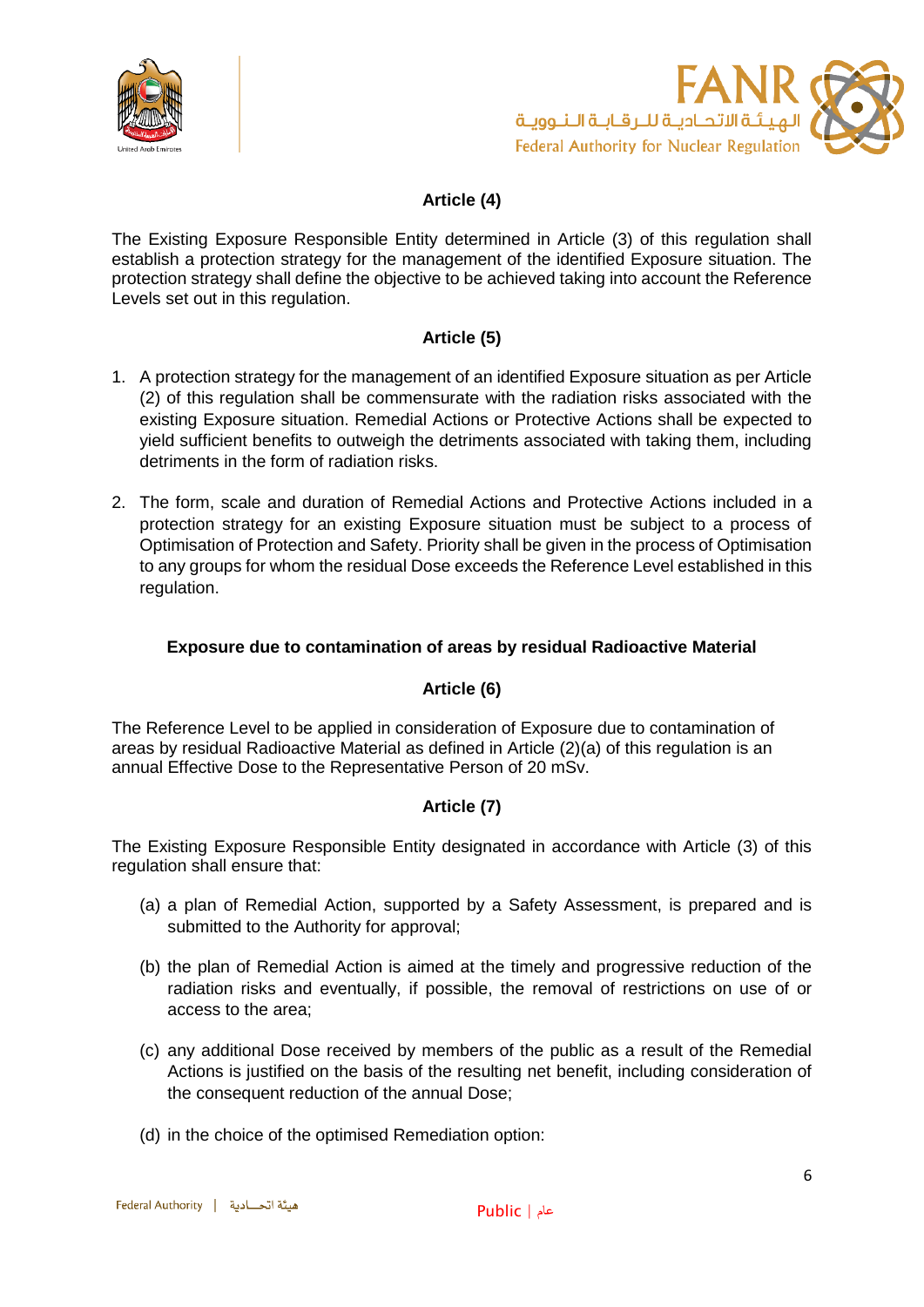



(i) the radiological impacts on people and the environment are considered together with non-radiological impacts on people and the environment, and technical, societal and economic factors; and

(ii) the costs of the transport and management of Radioactive Waste, the radiation Exposure of and health risks to the workers managing the waste, and any subsequent public Exposure associated with its Disposal are all taken into account;

- (e) a mechanism for public information is in place and the interested parties affected by the existing Exposure situation are involved in the planning, implementation and verification of the Remedial Actions, including any monitoring and surveillance following Remediation;
- (f) a monitoring programme is established and implemented;
- (g) a system for maintaining adequate records relating to the existing Exposure situation and actions taken for Protection and Safety is in place; and
- (h) procedures are in place for reporting to the Authority on any abnormal conditions relevant to Protection and Safety.

#### **Article (8)**

<span id="page-6-0"></span>When carrying out the Remedial Actions, the Existing Exposure Responsible Entity shall:

- (a) ensure that the work, including management of the arising Radioactive Waste, is conducted in accordance with the plan of Remedial Action;
- (b) take responsibility for all aspects of Protection and Safety, including the performance of a Safety Assessment;
- (c) monitor and perform a radiological survey of the area regularly during the Remediation work so as to verify levels of contamination, to verify compliance with the requirements for waste management, and to enable any unexpected levels of radiation to be detected and the plan of Remedial Action to be modified accordingly, subject to approval by the Authority;
- (d) perform a radiological survey after completion of Remedial Actions to demonstrate that the end point conditions, as established in the plan of Remedial Action, have been met; and
- (e) prepare and retain a final Remediation report and shall submit a copy to the Authority.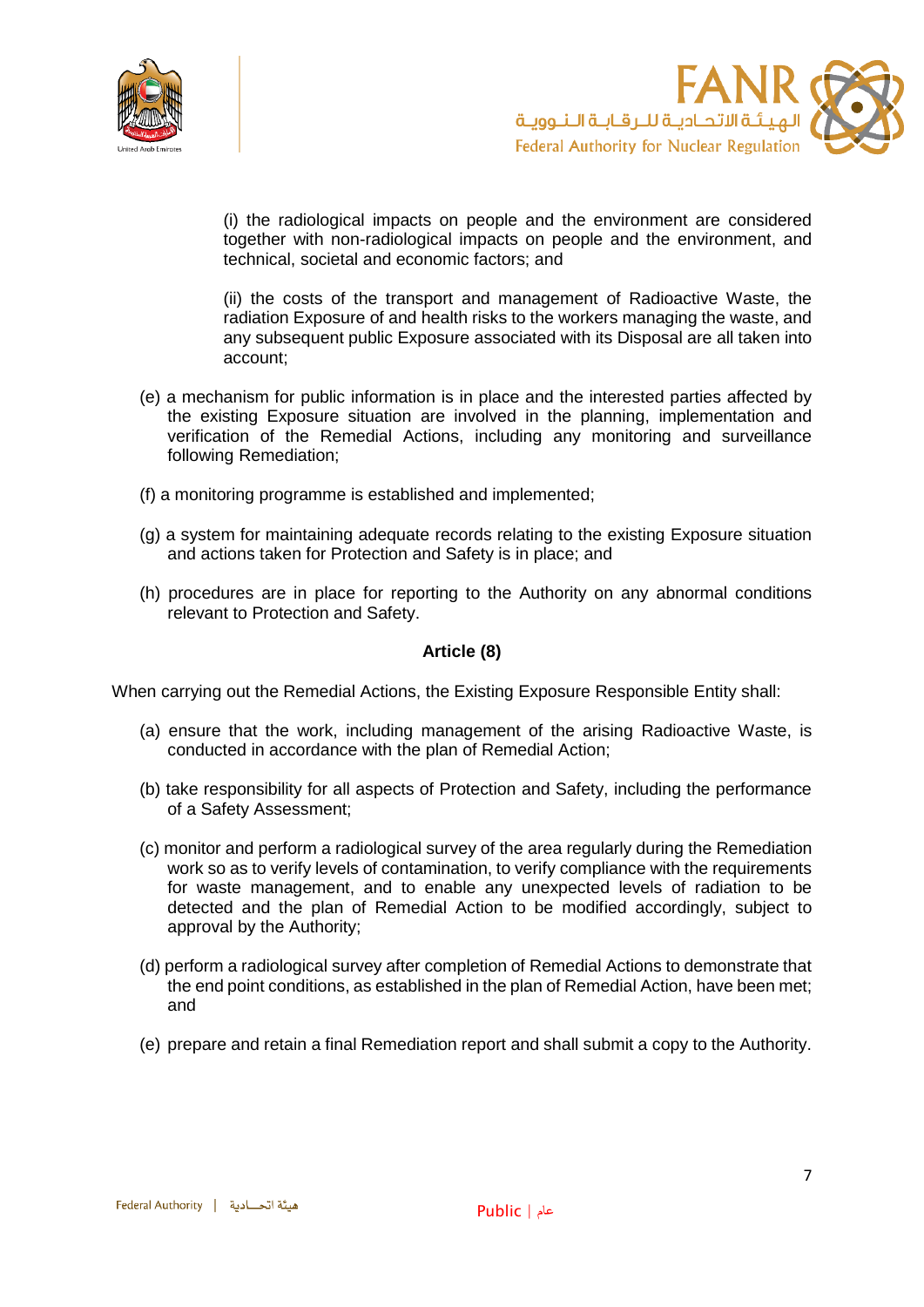



# **Article (9)**

<span id="page-7-0"></span>After the Remedial Actions have been completed, the Authority in consultation with the relevant competent authorities shall:

- (a) review, amend as necessary and formalise the type, extent and duration of any post Remediation control measures already identified in the plan of Remedial Action, with due consideration of the residual radiation risks;
- (b) identify the person or organisation responsible for any post-Remediation control measures;
- (c) where necessary, impose specific restrictions for the remediated area to control:
	- (i) access by unauthorised Persons;
	- (ii) removal of Radioactive Material or use of such Radioactive Material, including its use in commodities; and
	- (iii) future use of the area, including the use of water resources and use for the production of food or feed, and the consumption of food or feed from the area; and
- (d) periodically review conditions in the remediated area and, if appropriate, shall amend or remove any restrictions.

#### **Article (10)**

<span id="page-7-1"></span>If the Authority does not prescribe any restrictions or controls, the conditions prevailing after the completion of the Remedial Actions or Protective Actions shall be considered to constitute the background conditions for any new Facilities and Activities or for habitation of the land.

### <span id="page-7-2"></span>**Exposure due to radon in workplaces, in dwellings and in other buildings with high occupancy factors for members of the Public**

# **Article (11)**

<span id="page-7-3"></span>The Reference Levels to be applied in consideration of Exposure due to radon are:

- i. for dwellings and other buildings with high occupancy factors for members of the public, an annual average Activity Concentration of <sup>222</sup>Rn of 300 Bq/m<sup>3</sup>; and
- ii. for workplaces, an annual average Activity Concentration of  $^{222}$ Rn of 1000 Bq/m<sup>3</sup>.

#### **Article (12)**

<span id="page-7-4"></span>Where Activity Concentrations above the Reference Level established in Article (11)(i) of this regulation are identified, the Existing Exposure Responsible Entity, in consultation with the Authority, shall establish a protection strategy comprising coordinated actions to reduce radon